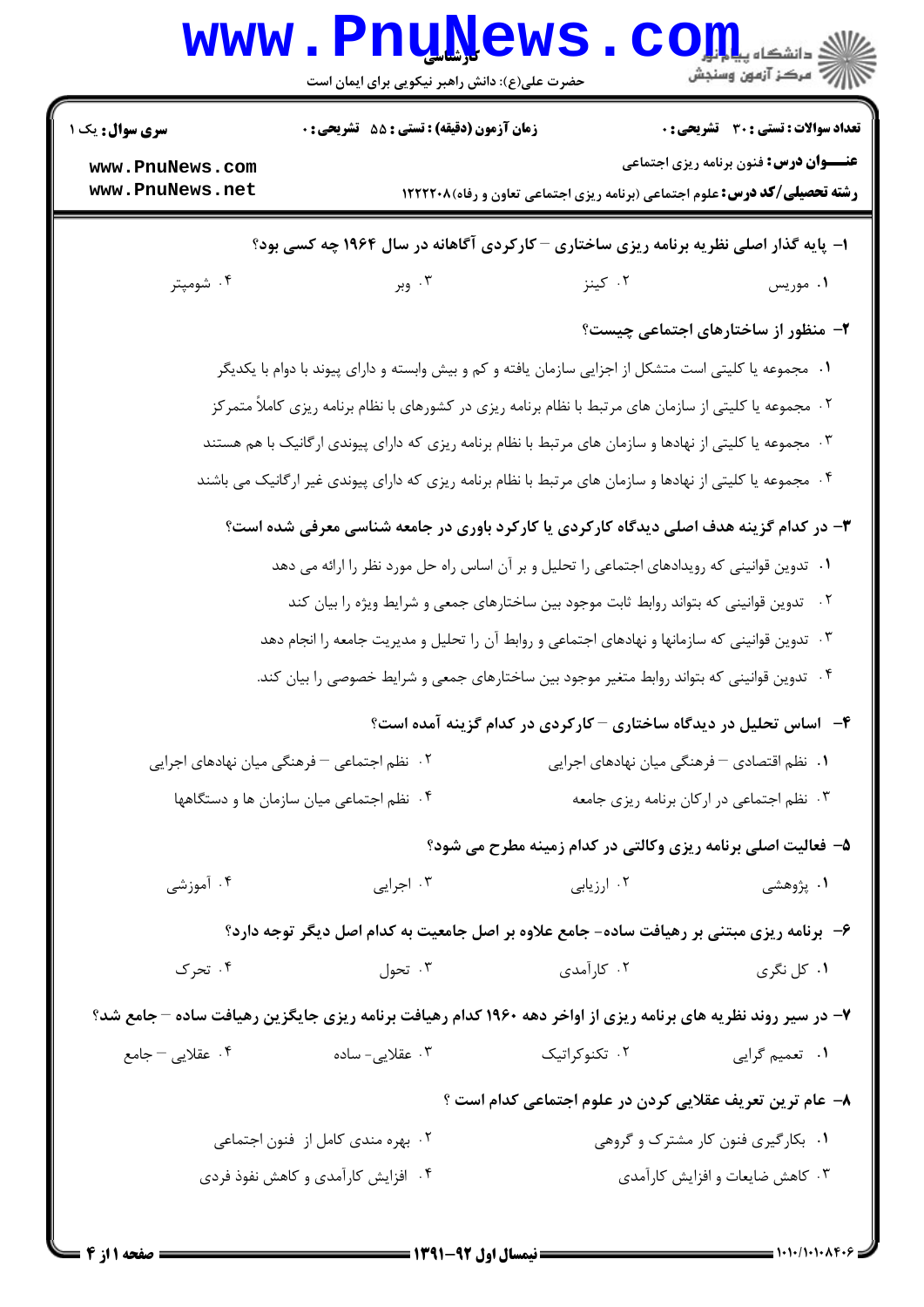|                                  | www.PnuNews<br>حضرت علی(ع): دانش راهبر نیکویی برای ایمان است |          | ز دانشگاه پیام <mark>بر</mark><br>رآ - مرڪز آزمون وسنڊش                                    |  |
|----------------------------------|--------------------------------------------------------------|----------|--------------------------------------------------------------------------------------------|--|
| <b>سری سوال : ۱ یک</b>           | <b>زمان آزمون (دقیقه) : تستی : 55 تشریحی : 0</b>             |          | تعداد سوالات : تستى : 30 - تشريحي : 0                                                      |  |
| www.PnuNews.com                  |                                                              |          | <b>عنـــوان درس:</b> فنون برنامه ریزی اجتماعی                                              |  |
| www.PnuNews.net                  |                                                              |          | <b>رشته تحصیلی/کد درس:</b> علوم اجتماعی (برنامه ریزی اجتماعی تعاون و رفاه)۱۲۲۲۲۰۸          |  |
|                                  |                                                              |          | ۹- عقلانیت کارکردی در ارتباط با کدام بخش های نگرش سیستمی مورد توجه قرار می گیرد؟           |  |
|                                  | ۰۲ هدف های زیر سیستم                                         |          | ۰۱ هدف های کل سیستم                                                                        |  |
|                                  | ۰۴ بازخوردهای سیستم                                          |          | ۰۳ رفتارهای کلی سیستم                                                                      |  |
|                                  |                                                              |          | ۱۰− بارزترین شیوه برنامه ریزی در چارچوب تفکر یگانه روندی و جامع کدام رهیافت است ؟          |  |
|                                  | ۰۲ سیستمی -چرخه ای                                           |          | ۰۱ همه جانبه ای- کلیت                                                                      |  |
|                                  | ۰۴ جزء نگر-خرد نگري                                          |          | ۰۳ کل نگری - جامعیت                                                                        |  |
|                                  |                                                              |          | 11- سیستم های اکولوژیکی و اجتماعی در برابر سیستم های مهندسی دارای چه ویژگی غالبی می باشند؟ |  |
|                                  | ۰۲ رفتار جمعی و آینده نگری                                   |          | ۰۱ رفتار فردي و آينده نگري                                                                 |  |
|                                  | ۰۴ رفتار جبري و قابل آينده نگري                              |          | ۰۳ رفتار جمعی و انحصار گرایی                                                               |  |
|                                  |                                                              |          | <b>۱۲</b> - کدام یک از گزینه های زیر روش تفکر سیستمی را بهتر تعریف می کند؟                 |  |
|                                  |                                                              |          | ۰۱ نگرش به اجزای داخلی یک سیستم بصورت نگاه کلان و ویژه                                     |  |
|                                  |                                                              |          | ۰۲ نگرش به زیر سیستم ها که چگونه نقش آفرینی می نمایند                                      |  |
|                                  |                                                              |          | ۰۳ نگرش به اجزای سیستم در ارتباط با نقشی که ایفا می نمایند                                 |  |
|                                  |                                                              |          | ۰۴ نگرش دقیق به رفتارهایی که یک سیستم از خود بروز می دهد                                   |  |
|                                  |                                                              |          | ۱۳– کدام گزینه به فرآیند دستیابی به بهترین تصمیم اشاره دارد؟                               |  |
|                                  | ۰۲ بهينه يابي                                                |          | ۰۱ برنامه ریزی                                                                             |  |
|                                  | ۰۴ تدوین سیاست                                               |          | ۰۳ تصمیم سازی                                                                              |  |
|                                  |                                                              |          | ۱۴- در برنامه ریزی شهری منطقه ای از نظریه بازی ها در کدام مدل استفاده می شود ؟             |  |
| ۰۲ هزینه – فایده برای تصمیم گیری |                                                              |          | ۰۱ تصمیم برای فرأیند برنامه ریزی                                                           |  |
|                                  | ۰۴ توسعه بمنظور تبيين كاربرى مناسب                           |          | ۰۳ هم پوشانی در فرآیند برنامه ریزی                                                         |  |
|                                  |                                                              |          | ۱۵– بهترین کاربرد نظریه مجموعه ها در برنامه ریزی کدام است؟                                 |  |
| ۰۴ الگوسازی                      | ۰۳ مدل سازی                                                  | ۰۲ نظارت | ۰۱ ارزیابی                                                                                 |  |
|                                  |                                                              |          | ۱۶- بهترین عبارت برای تعریف پژوهش عملیاتی در کدام گزینه معرفی شده است؟                     |  |
|                                  | ۰۲ بهینه یابی چگونگی کارکرد یک سیستم                         |          | ٠١. حاكميت عمل گرايي در سيستم هاي اجرا                                                     |  |
|                                  | ۰۴ هدف گرایی یک سیستم بهینه و کامل                           |          | ۰۳ مطلوبیت یک سیستم در ارزیابی نتایج                                                       |  |
|                                  |                                                              |          |                                                                                            |  |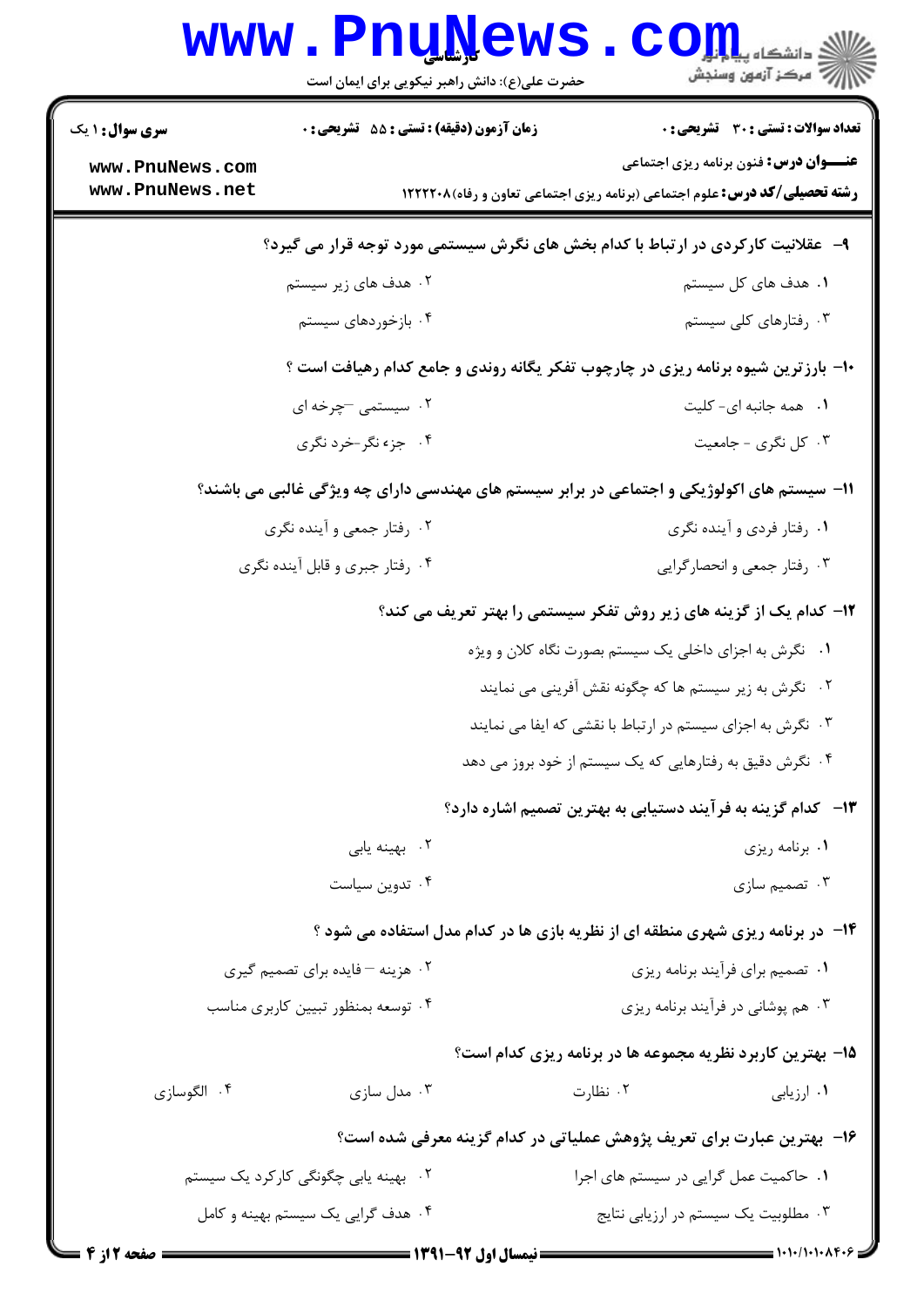|                                                                                                                     | <b>www.PnuNews</b><br>حضرت علی(ع): دانش راهبر نیکویی برای ایمان است                                                   |                                                                                   | الله دانشکاه پیاه بار<br>الله عرکز آزمون وسنجش                                                                                                                                                                                                                                                                                                                                                                       |  |
|---------------------------------------------------------------------------------------------------------------------|-----------------------------------------------------------------------------------------------------------------------|-----------------------------------------------------------------------------------|----------------------------------------------------------------------------------------------------------------------------------------------------------------------------------------------------------------------------------------------------------------------------------------------------------------------------------------------------------------------------------------------------------------------|--|
| <b>سری سوال : ۱ یک</b>                                                                                              | زمان آزمون (دقیقه) : تستی : 55 آتشریحی : 0                                                                            |                                                                                   | <b>تعداد سوالات : تستی : 30 ٪ تشریحی : 0</b>                                                                                                                                                                                                                                                                                                                                                                         |  |
| www.PnuNews.com<br>www.PnuNews.net                                                                                  |                                                                                                                       |                                                                                   | <b>عنـــوان درس:</b> فنون برنامه ریزی اجتماعی                                                                                                                                                                                                                                                                                                                                                                        |  |
|                                                                                                                     |                                                                                                                       | <b>رشته تحصیلی/کد درس:</b> علوم اجتماعی (برنامه ریزی اجتماعی تعاون و رفاه)۱۲۲۲۲۰۸ |                                                                                                                                                                                                                                                                                                                                                                                                                      |  |
| ۱۷– با توجه به اینکه فضا جایی است که فرآیندهای پیوسته در آن اتفاق می افتد ، مهمترین صفت فضا در کدام گزینه ارائه شده |                                                                                                                       |                                                                                   | است؟                                                                                                                                                                                                                                                                                                                                                                                                                 |  |
| ۰۴ انسجام                                                                                                           | انتقال $\cdot$ ۳ .                                                                                                    | ۰۲ اتصال                                                                          | ٠١ ارتباط                                                                                                                                                                                                                                                                                                                                                                                                            |  |
|                                                                                                                     | <b>۱۸</b> - در کدام گزینه عمده ترین ویژگی ها و ابعاد برنامه ریزی فضایی، به ویژه برنامه ریزی فضایی شهری معرفی شده است؟ |                                                                                   |                                                                                                                                                                                                                                                                                                                                                                                                                      |  |
|                                                                                                                     | ۰۲ کل نگری و سیستمی                                                                                                   |                                                                                   | ٠١. فضايي و مكاني                                                                                                                                                                                                                                                                                                                                                                                                    |  |
|                                                                                                                     | ۰۴ اصالت جمع و کل                                                                                                     |                                                                                   | ۰۳ اصالت فردی و گروهی                                                                                                                                                                                                                                                                                                                                                                                                |  |
| ۱۹- سیستم برنامه ریزی –برنامه بندی ً - بودجه بندی به عنوان مدل زیربنایی کدام نوع از برنامه ریزی معرفی شده است؟      |                                                                                                                       |                                                                                   |                                                                                                                                                                                                                                                                                                                                                                                                                      |  |
| ۰۴ ارشادی                                                                                                           | ۰۳ ابداعی                                                                                                             | ۰۲ رسته ای                                                                        | ۰۱ جامع                                                                                                                                                                                                                                                                                                                                                                                                              |  |
|                                                                                                                     | ۲۰– کدام گزینه به مهمترین توافق به عنوان پیش شرط نظریه برنامه ریزی اندک افزایی اشاره دارد؟                            |                                                                                   |                                                                                                                                                                                                                                                                                                                                                                                                                      |  |
|                                                                                                                     | ۰۲ به کارگیری اصول و اهداف                                                                                            |                                                                                   | ۰۱ به کارگیری روش های کمی                                                                                                                                                                                                                                                                                                                                                                                            |  |
|                                                                                                                     | ۰۴ بهره گیری از وسایل جمعی<br>۰۳ همکاری بر سر اهداف اصلی                                                              |                                                                                   |                                                                                                                                                                                                                                                                                                                                                                                                                      |  |
|                                                                                                                     |                                                                                                                       | <b>۲۱</b> - منظور از رویکرد "درمانگر " در تصمیم گیری اندک افزا چیست؟              |                                                                                                                                                                                                                                                                                                                                                                                                                      |  |
| ٢. حل مسائل اجتماعي- اقتصادي دولت ها                                                                                |                                                                                                                       | ٠١. رفع مشكلات اقتصادي اقشار آسيب پذير                                            |                                                                                                                                                                                                                                                                                                                                                                                                                      |  |
| ۰۴ تسکین نارسایی ها و مشکلات اجتماعی                                                                                |                                                                                                                       | ۰۳ تسکین مشکلات برنامه ریزی و اجرا یی                                             |                                                                                                                                                                                                                                                                                                                                                                                                                      |  |
|                                                                                                                     | ۲۲- منظور از رویکرد بشدت پیشایند در برنامه ریزی اندک افزا اتکا بر کدام عامل می باشد؟                                  |                                                                                   |                                                                                                                                                                                                                                                                                                                                                                                                                      |  |
| ۰۲ رابطه مصرف و تولید در مسائل اقتصادی                                                                              |                                                                                                                       | ٠١ موقعيت هاي نسبي در كاركرد روابط بازار                                          |                                                                                                                                                                                                                                                                                                                                                                                                                      |  |
|                                                                                                                     | ۰۴ شکست های مکرر اقتصادی بازارهای دوره ای<br>۰۳ موفقیت های موجود در روابط تولید و مصرف                                |                                                                                   |                                                                                                                                                                                                                                                                                                                                                                                                                      |  |
|                                                                                                                     |                                                                                                                       | ۲۳– کدام گزینه دومین کاستی سیاست های تمرکز زدایی را ارائه کرده است؟               |                                                                                                                                                                                                                                                                                                                                                                                                                      |  |
| ۰۴ پذیرش                                                                                                            | ۰۳ مشارکت                                                                                                             | ۰۲ برابری                                                                         | ٠١. انضباط                                                                                                                                                                                                                                                                                                                                                                                                           |  |
| ۲۴- از نظر شکل گیری و عرضه، در حد فاصل رهیافت جامع عقلایی و اندک افزایی در برنامه ریزی کدام رویکرد قرار می گیرد؟    |                                                                                                                       |                                                                                   |                                                                                                                                                                                                                                                                                                                                                                                                                      |  |
| ۰۴ عقلایی جامع                                                                                                      | ۰۳ عقلایی منظم                                                                                                        | ۰۲ پویش نظام وار                                                                  | ٠١. پويش مختلط                                                                                                                                                                                                                                                                                                                                                                                                       |  |
| ۲۵– کدام مورد در شمار مهمترین عوامل شکل دهنده تفکر اثباتی در برنامه ریزی قرار می گیرد؟                              |                                                                                                                       |                                                                                   |                                                                                                                                                                                                                                                                                                                                                                                                                      |  |
| ۰۲ چهار چوب رفتاری افراد                                                                                            |                                                                                                                       | ۰۱ زمینه اجتماعی تصمیم ها                                                         |                                                                                                                                                                                                                                                                                                                                                                                                                      |  |
|                                                                                                                     | ۰۴ عوامل و اجزای سیستم                                                                                                |                                                                                   | ۰۳ قالب های اجرایی کلان                                                                                                                                                                                                                                                                                                                                                                                              |  |
| <b>صفحه 3 از 4 =</b>                                                                                                |                                                                                                                       |                                                                                   | $\frac{1}{\sqrt{1-\frac{1}{2}}\sqrt{1-\frac{1}{2}}\sqrt{1-\frac{1}{2}}\sqrt{1-\frac{1}{2}}\sqrt{1-\frac{1}{2}}\sqrt{1-\frac{1}{2}}\sqrt{1-\frac{1}{2}}\sqrt{1-\frac{1}{2}}\sqrt{1-\frac{1}{2}}\sqrt{1-\frac{1}{2}}\sqrt{1-\frac{1}{2}}\sqrt{1-\frac{1}{2}}\sqrt{1-\frac{1}{2}}\sqrt{1-\frac{1}{2}}\sqrt{1-\frac{1}{2}}\sqrt{1-\frac{1}{2}}\sqrt{1-\frac{1}{2}}\sqrt{1-\frac{1}{2}}\sqrt{1-\frac{1}{2}}\sqrt{1-\frac$ |  |